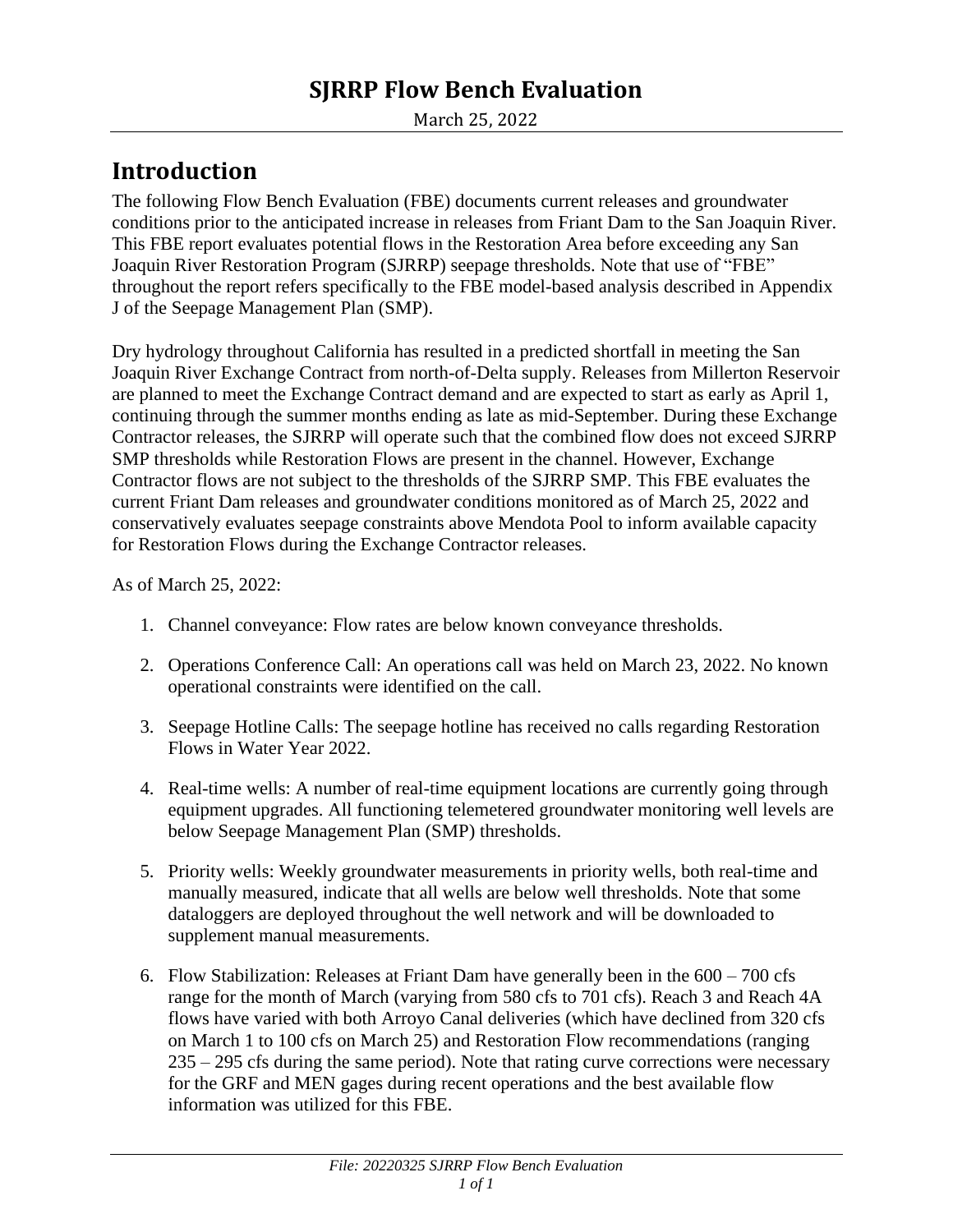- 7. Projected Groundwater Level Changes: With the flow scenarios evaluated in this FBE, the most limiting groundwater levels are projected to increase 0.53 ft in Reach 2A (see Summary). Groundwater levels are also expected to increase in Reach 2B while Exchange Contractor releases are routed to Mendota Pool. Reach 3 and Reach 4A flows are projected to decline.
- 8. Levees: LSJLD has not expressed concerns about current flows.
- 9. Water Districts: The SJRECWA has not identified any operational concerns.

### **Data**

The following Data section considers monitoring measurements collected prior to Exchange Contractor releases from Friant Dam with most measurements taken on March 25, but with some downstream measurements from March 15 as the best available. These values are referred to as "pre-condition" to inform current groundwater levels before any changes to Millerton releases. The "projected" values are the results from this FBE model-based analysis indicating potential flows in the Restoration Area before exceeding any San Joaquin River Restoration Program (SJRRP) seepage thresholds.

Table 1 shows groundwater depths in two real-time wells and nine manual measurements from field staff. Measurements were reported from the field on March 15 and March 25 and have been reported in the Weekly Groundwater Reports with publish dates for the weeks ending March 19, 2022 and March 26, 2022. Reclamation publishes the Weekly Groundwater Report with manual measurements via electronic well sounder on the SJRRP website [HERE.](http://www.restoresjr.net/restoration-flows/groundwater-monitoring/) To calculate field depths, Reclamation adds ground surface buffers and lateral gradient buffers to measured groundwater depths in the well (Equation 1, Figure 1).

$$
Field Depth_{Current} = D_{well} - G S_{Buffer} + LG_{Buffer}
$$
 (1)

Where:

*Field DepthCurrent* Current groundwater level depth in the field

| $D_{Well}$    | Current groundwater level depth as measured in the monitoring well                                                        |
|---------------|---------------------------------------------------------------------------------------------------------------------------|
| $GS_{Buffer}$ | Ground surface buffer, or the difference in elevation between the well<br>and the field                                   |
| $LG$ Buffer   | Lateral gradient buffer, to account for losing reaches where the<br>groundwater table slopes away from the river (if any) |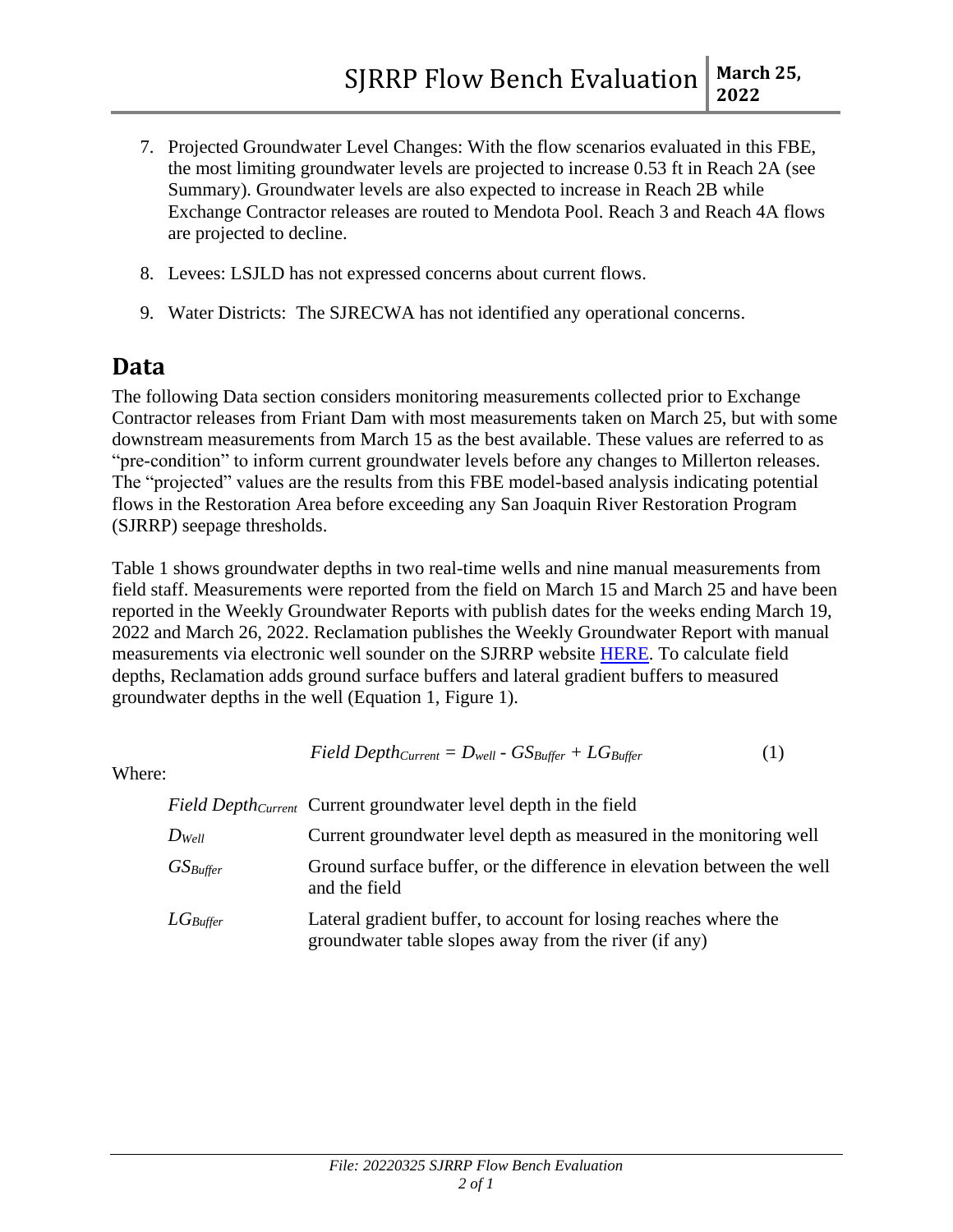

**Figure 1. Conceptual Model for Observed Groundwater Level Method**

The pre-condition well data in Table 1 show acceptable conditions throughout the priority monitoring locations. Again, the pre-condition data represents the levels observed prior to Exchange Contractor releases from Friant Dam. Groundwater depths in all wells indicate conditions below thresholds.

|                  |       | 1 - Measured<br><b>Groundwater</b><br>Depth in Well | Date            | 2 - Ground<br><b>Surface</b><br><b>Buffer</b> | 3 - Lateral<br><b>Gradient</b><br><b>Buffer</b> | 4 - Field<br><b>GW</b><br>Depth | 5 - Field<br><b>Threshold</b> |                |
|------------------|-------|-----------------------------------------------------|-----------------|-----------------------------------------------|-------------------------------------------------|---------------------------------|-------------------------------|----------------|
| Well             | Reach | (feet bgs)                                          | <b>Measured</b> | (feet)                                        | (feet)                                          | (feet bgs)                      | (feet bgs)                    | <b>Comment</b> |
| $FA-9$           | 2A    | 9.1                                                 | 3/25/2022       | 2.0                                           | 2.5                                             | 9.6                             | 6.0                           | Acceptable     |
| MW-09-47         | 2A    | 8.2                                                 | 3/25/2022       | 2.5                                           | 3.3                                             | 9.0                             | 7.7                           | Acceptable     |
| $MA-4$           | 2A    | 12.1                                                | 3/25/2022       | 6.1                                           | 4.6                                             | 10.6                            | 7.0                           | Acceptable     |
| MW-09-49B        | 2A    | 5.7                                                 | 3/25/2022       | 1.7                                           | 2.4                                             | $6.5^{1}$                       | 6.0                           | Acceptable     |
| MW-09-54B        | 2B    | 14.8                                                | 3/25/2022       | 7.9                                           | 2.0                                             | 8.8                             | 7.0                           | Acceptable     |
| MW-09-55B        | 2B    | 8.0                                                 | 3/17/2022       | 3.7                                           | 6.5                                             | 10.8                            | 6.0                           | Acceptable     |
| PZ-09-R3-5       | 3     | 7.7                                                 | 3/25/2022       | 1.2                                           | $\overline{\phantom{a}}$                        | 6.5                             | 5.7                           | Acceptable     |
| $PZ-09-R3-7$     | 3     | 10.5                                                | 3/25/2022       | 0.7                                           | 1.1                                             | 10.9                            | 6.5                           | Acceptable     |
| <b>MW-18-80B</b> | 4A    | 10.4                                                | 3/15/2022       | 4.2                                           | 1.2                                             | 7.4                             | 6.7                           | Acceptable     |
| MW-17-225        | 4A    | 9.9                                                 | 3/15/2022       | 2.9                                           | 1.1                                             | 8.1                             | 6.5                           | Acceptable     |
| $MW-10-89$       | 4A    | 12.0                                                | 3/15/2022       | 1.0                                           |                                                 | 11.0                            | 6.5                           | Acceptable     |

**Table 1. Pre-Condition Well Data**

 $bgs = below$  ground surface;  $GW =$  groundwater

<sup>1</sup> Manual measurement taken in field.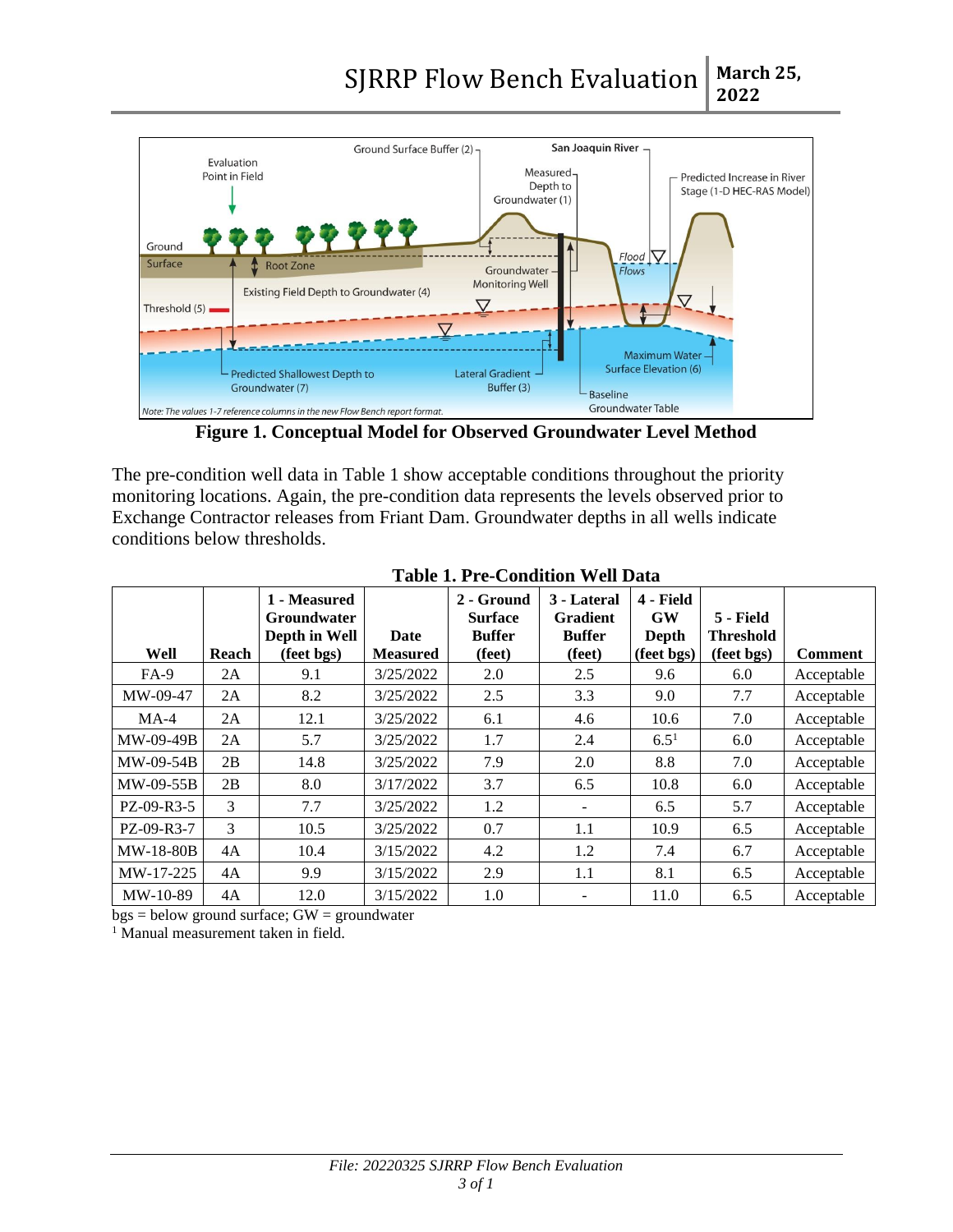# **Analysis**

Groundwater levels have been stable below SMP thresholds thus far in Water Year 2022. During these Exchange Contractor releases, dynamic groundwater conditions will be closely monitored. Although groundwater levels are projected to rise in the upstream reaches, the FBE was specifically evaluated to estimate the flow rates that would result in no threshold exceedance. After consideration of 735 cfs at Friant Dam with Exhibit B losses in Reach 2A and Reach 2B, the largest anticipated water level increase was estimated based on the concept illustrated in Figure 2. This is expected to be 0.53 ft to avoid surpassing the nearest field threshold at MW-09- 49B.



**Figure 2. Conceptual Relationship between River Stage and Groundwater Levels**

Table 2 shows the flow rates used to evaluate projected groundwater depths. Pre-condition flows are based on SJRRP Operations spreadsheet QAQC and preliminary data. Data was pulled for March 25, 2022 to correspond with groundwater measurements where available, otherwise pulled from March 15, 2022 to be consistent with the most recent groundwater measurements at downstream locations. Projected flows at Friant Dam were evaluated for the maximum flow that does not exceed SJRRP SMP thresholds after assuming Exhibit B losses in Reach 2A and Reach 2B. Reach 3 flows are based on a conservative assumption of SLCC demands for April and an assumed 300 cfs target at Sack Dam for Restoration Flows. The comparison of pre-condition and projected flows informs the estimated result of flow releases to maximize use of channel capacity without exceeding SMP thresholds.

|            | <b>Pre-condition</b><br><b>Flows</b> (cfs) | <b>Projected Flows from</b><br><b>Evaluation (cfs)</b> |
|------------|--------------------------------------------|--------------------------------------------------------|
| Friant Dam | 662 <sup>1</sup>                           | 735                                                    |
| Reach 2A   | 417 <sup>1</sup>                           | 590 <sup>3</sup>                                       |
| Reach 2B   | 312 <sup>1</sup>                           | 4903                                                   |
| Reach 3    | 556 <sup>1</sup>                           | 460ª                                                   |
| Reach 4A   | 270 <sup>2</sup>                           |                                                        |

**Table 2. Anticipated Change in Flows**

<sup>1</sup> Source: SJRRP Operations spreadsheet, 3/25/2022 daily discharge

<sup>2</sup>Source: SJRRP Operations spreadsheet, 3/15/2022 daily discharge

<sup>3</sup> Assumes Exhibit B losses and are approximate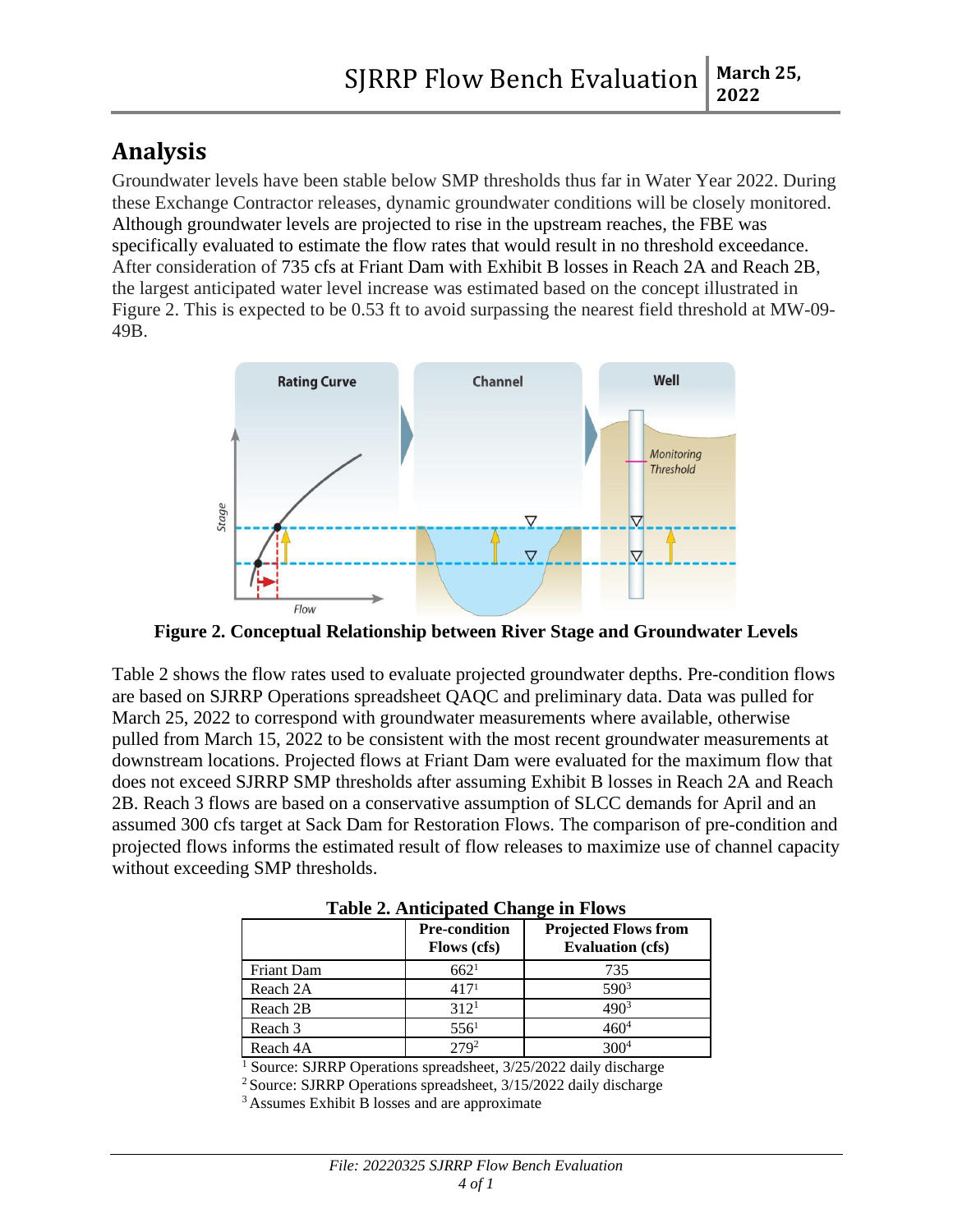<sup>4</sup> Assumes conservative 160 cfs SLCC demand and 300 cfs Sack Dam target

Table 3 shows the change in groundwater based on estimated changes in river stage and the conceptual models shown in Figures 1 and Figure 2. Field depths are calculated by taking the most recent measurements from Table 1, adding the ground surface and the lateral gradient buffers, and subtracting the maximum predicted stage increase (Equation 2).

$$
Field\; Depth_{Predicted} = Field\; Depth_{Current} - WSEL_{Max\; Increase} \tag{2}
$$

### **Summary**

This analysis, in combination with recent field measurements, indicates acceptable conditions for no greater than approximately 600 cfs at GRF gage (735 cfs releases at Friant Dam assuming Exhibit B losses equates to 590 cfs in Reach 2A, rounded to an upper-end target of 600 cfs at GRF for operational purposes). Groundwater levels will continue to be monitored so as not to surpass SMP thresholds, as well as to inform any additional capacity. SLCC demands will also be monitored to assess the capacity for Restoration Flows in Reach 3. Reclamation retains the right to recapture Restoration Flows in Mendota Pool to adjust for any Restoration Flow constraints. Subsequent FBEs will be performed to evaluate the changing conditions and to inform any other potential flow changes. If adjustments to Restoration Flows are necessary to avoid SMP thresholds, Restoration Flows will be modified consistent with Appendix J of the SMP.